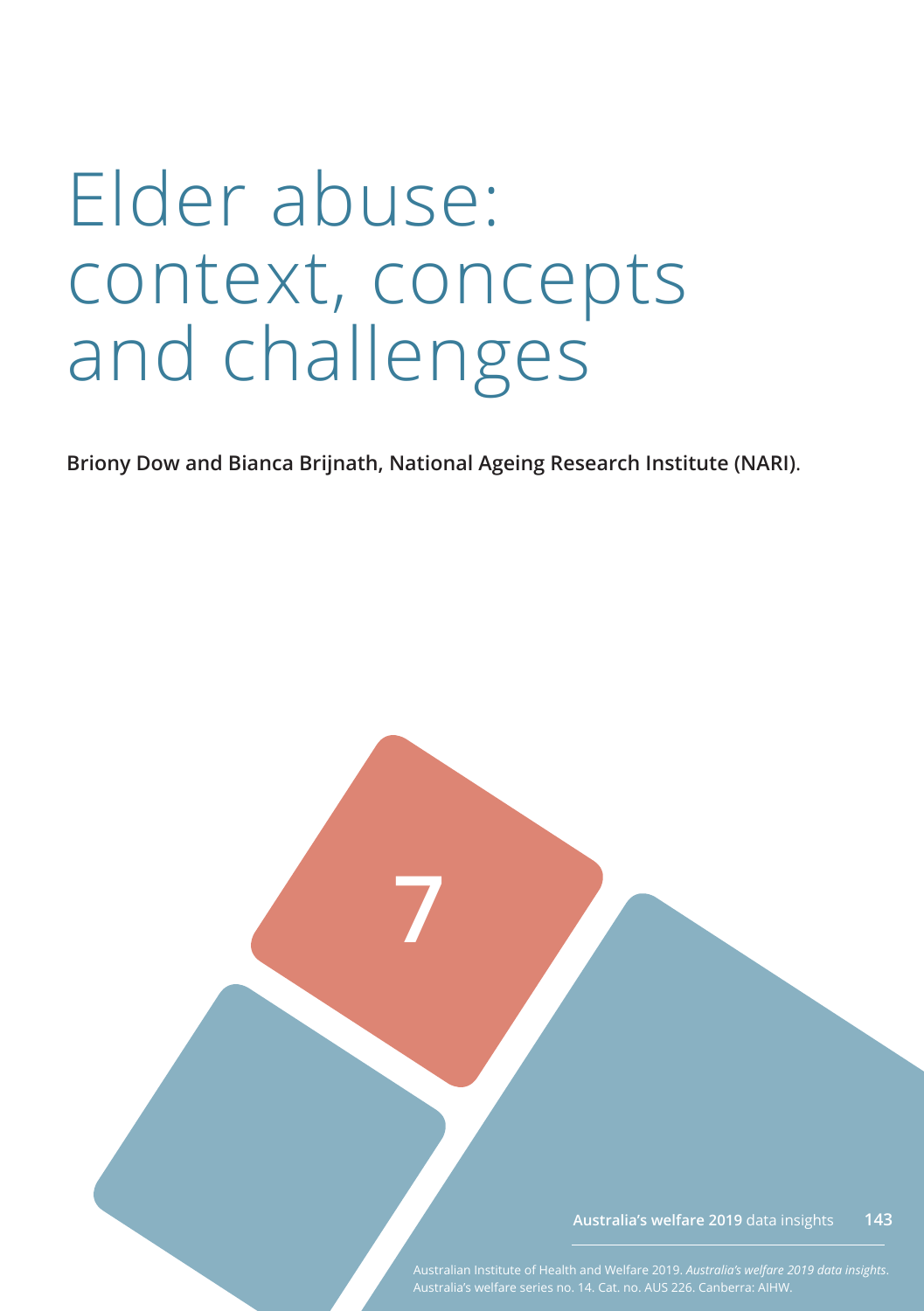This article is an overview of the current state of knowledge about elder abuse in Australia. We explore some of the definitional issues, including cultural considerations; provide examples of the types of activities being undertaken in Australia to prevent or tackle elder abuse; and outline the current state of research, including what we see as the main gaps. This article is by no means comprehensive, and we recommend that readers interested in elder abuse explore the 'Further reading' and 'Reference' sections for more information.

# **What is elder abuse?**

The most commonly accepted definition of elder abuse is 'a single, or repeated act, or lack of appropriate action, occurring within any relationship where there is an expectation of trust which causes harm or distress to an older person' (WHO 2018). Within this definition, the most commonly described forms of elder abuse are financial, psychological, physical, sexual and social abuse and neglect.

Elder abuse comprises 5 components: the person being abused (older person); the acts or omissions (single, or repeated act, or lack of appropriate action); the abuser (not specified in the above definition); the pre-conditions (any relationship where there is an expectation of trust); and the impact (harm or distress) (Kaspiew et al. 2016). There is considerable debate around each of these components; for example, should the definition of an older person be restricted to chronological age? What constitutes a relationship of trust? How might carer stress shape abuse? Should intentionality be a pre-determining factor? So, while the World Health Organization (WHO) definition is the most generally accepted, the definition of elder abuse is by no means settled.

There is also debate about the relationship between elder abuse and family violence; in particular, whether elder abuse should be seen as a subset of family violence and therefore included within family violence policy reforms and service responses, and/ or seen as a specialist area requiring separate policy and service responses. There are certainly overlaps—elder abuse (outside of formal care services) occurs largely within families and there are many common risk factors (Joosten et al. 2017). Understanding and responding to elder abuse is increasingly important given the growing population of older Australians (Box 7.1).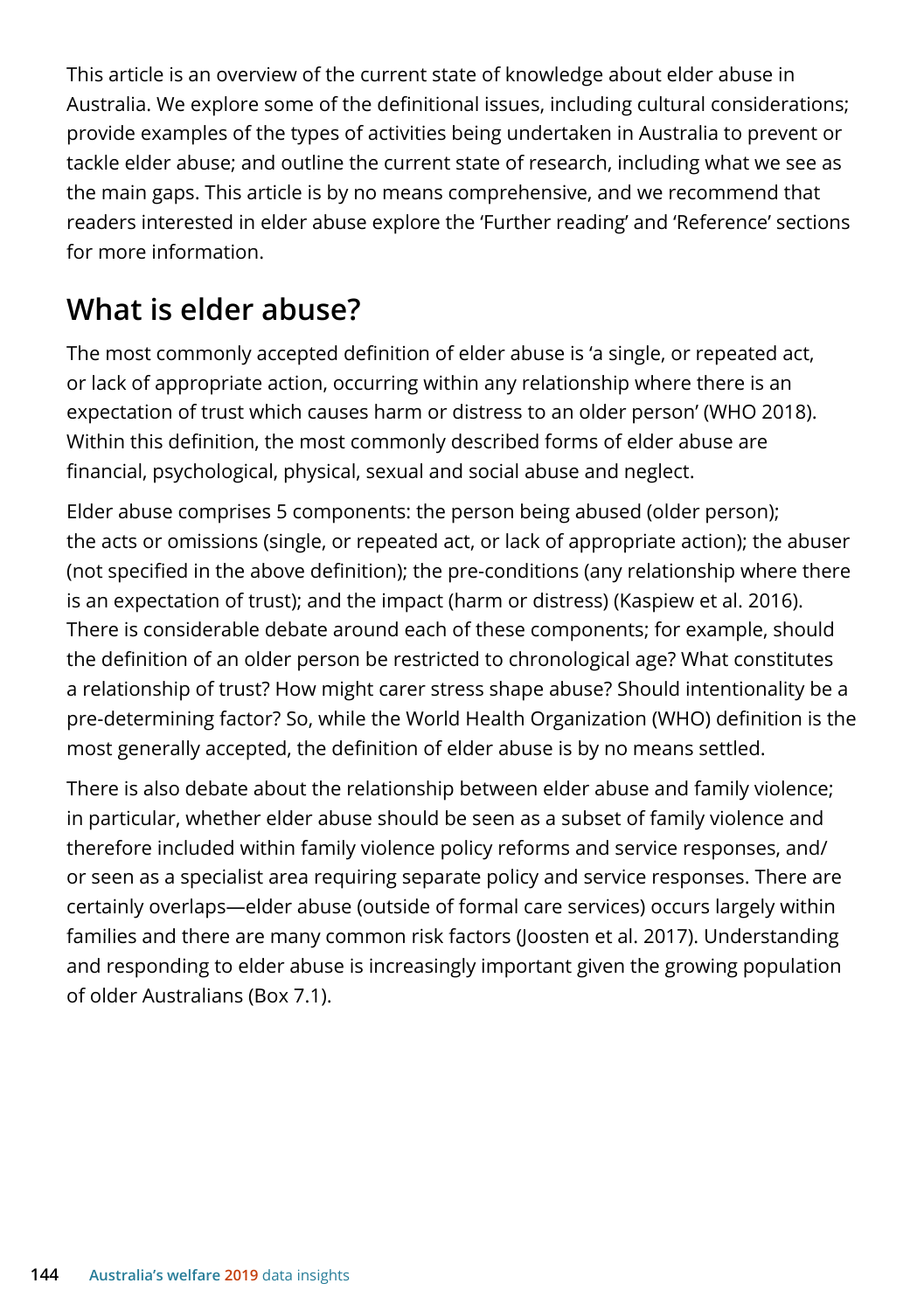#### **Box 7.1: Demographics of older Australians**

Older Australians are a growing proportion of the total population. In 2018, 15.7% of Australians (3.9 million) were aged 65 and over, and 11.6% (2.9 million) were aged 55-64; these proportions are projected to grow steadily over the coming decades. Women make up more than half of the population in older age groups; up to 62% (312,000) of Australians aged 85 and over are women (Figure 7.1).



**Figure 7.1: Population aged 55 and over, by age and sex, June 2018**

### **How common is elder abuse?**

To date, there has not been a population-level prevalence study of elder abuse conducted in Australia. However, a paper from the Australian Institute of Family Studies estimated the prevalence of elder abuse to be between 2% and 14%, with neglect occurring at possibly higher rates (Kaspiew et al. 2016). An earlier review of small-scale prevalence studies in Australia found estimates ranging from 2.3% to 5.4% (Kurrle & Naughtin 2008).

The international literature provides a wide range of estimates depending on the definitions used, the populations sampled and the perpetrators included (Kaspiew et al. 2016). For example, a study from the United Kingdom found that 2.6% of people aged 66 and over living in private households had experienced mistreatment from a family member, friend or care worker (Biggs et al. 2009). When this was extended to include neighbours and acquaintances, the overall prevalence increased to 4.0% (Biggs et al. 2009).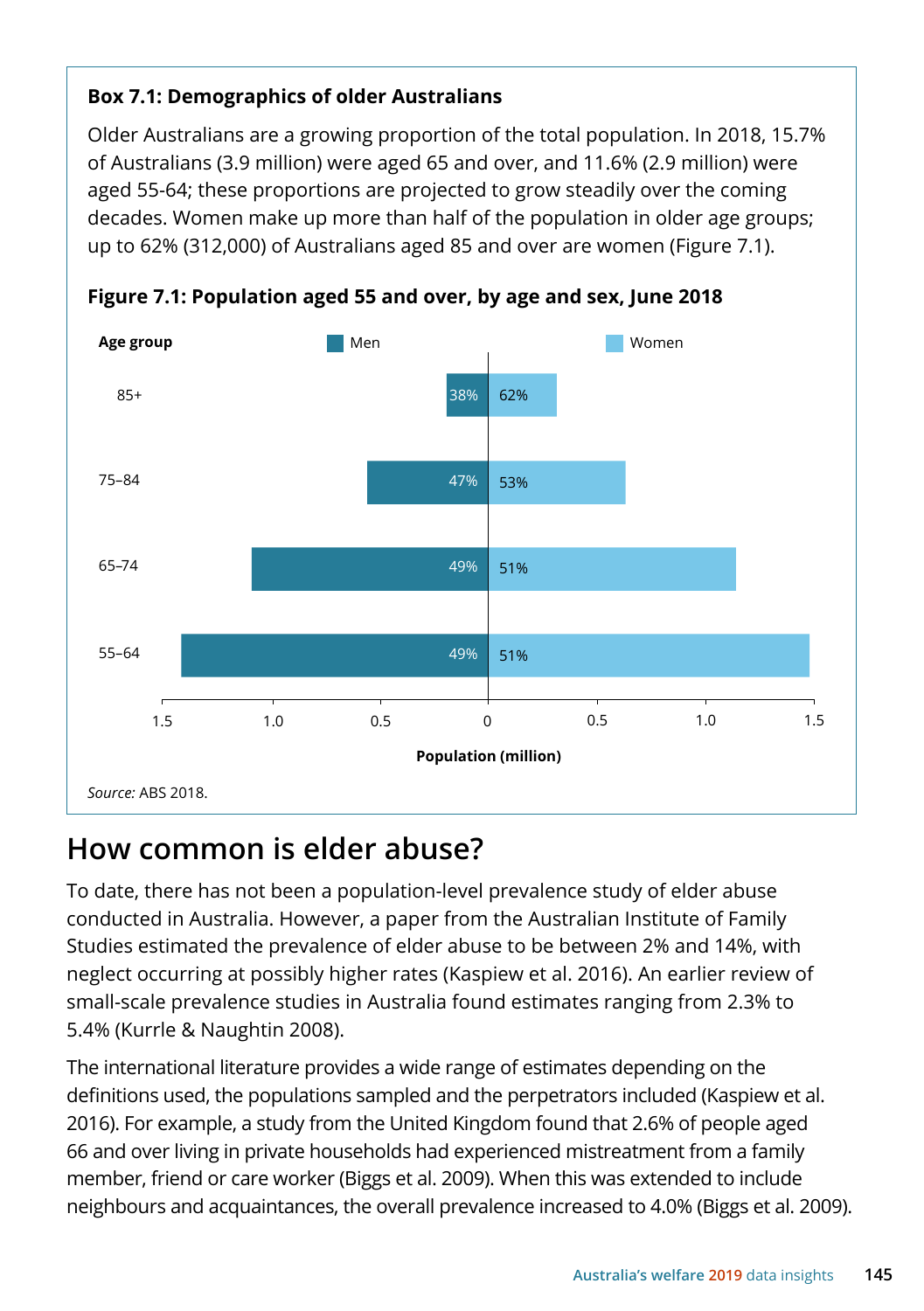A meta-analysis of prevalence data from 28 countries, mainly from Europe, the Americas and Asia, suggests 1 in 6 adults aged 60 and older living in their community is experiencing elder abuse (Yon et al. 2017). This equates to roughly 141 million people worldwide. However, the data included in this meta-analysis has significant variations based on definitions and samples used in the studies as well as income classification, geographical and cultural context (Yon et al. 2017). Fortunately, preparation for a national Australian prevalence study is currently underway (see 'Policy and legal context' section).

## **Common scenarios**

A common elder abuse scenario for older Australians who approach services such as Seniors Rights Victoria involves an adult child coming to live with their older parent/s because they have nowhere else to live. Their own housing arrangements may have fallen through because of a relationship breakdown or failure to pay the rent due to gambling or drug or alcohol dependence. Put simply, they bring their problems with them. They may: incur expenses and fail to pay for them; force the older person to disclose their banking details and steal their money; or threaten them (for example, by withholding access to grandchildren) into handing over money, assets or financial power of attorney.

Analysis of 2 years of data from Seniors Rights Victoria revealed that 92% of abuse was by a family member and 67% by an adult child (Joosten et al. 2015). A key risk factor was cohabitation with the perpetrator, except for financial abuse, in which case living alone was a risk factor. In this study, incurring bills for which the older person was responsible, and taking up residence with them for reasons other than the older person's benefit, were the most common forms of financial abuse. Abuse, neglect or misuse of power of attorney was also common and included failure to consult an older person or act in accordance with their direction when the older person had capacity (Joosten et al. 2015).

Elder abuse also occurs in the context of both formal and informal care relationships. People with dementia are uniquely vulnerable to abuse (Cooper et al. 2010; Dong et al. 2014; Hansberry et al. 2005; Spector & Nguyen 2016), particularly within residential aged care settings, where there is a general lack of education on dementia (Sykes 2018) and high levels of neglect (Wiglesworth et al. 2010). Recent Australian media exposure—for example, the Australian Broadcasting Corporation's Four Corners program (ABC 2018a, 2018b)—has led to the Royal Commission into Aged Care Quality and Safety, which is due to report in April 2020.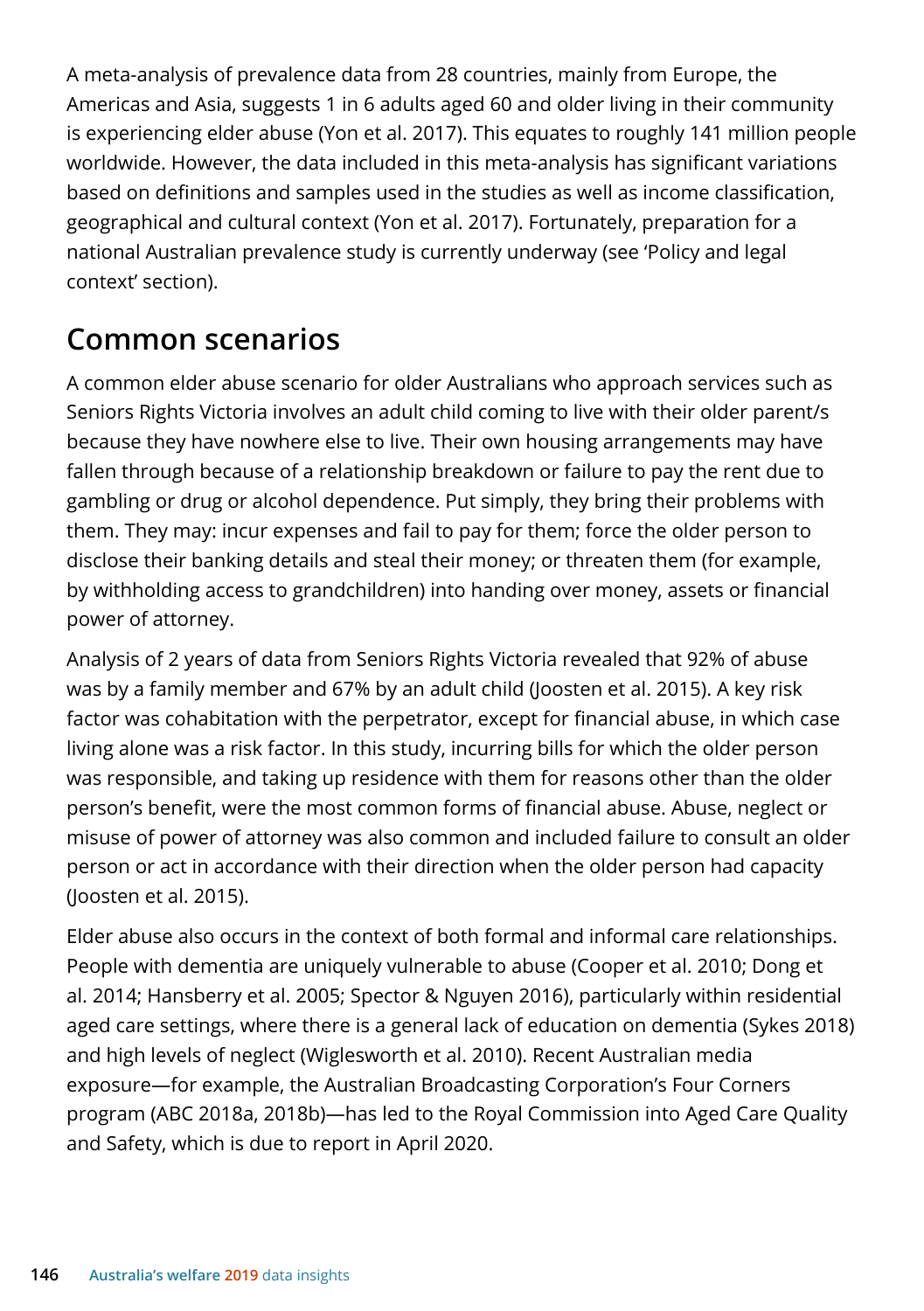At present, however, much elder abuse goes undetected, especially neglect, which rarely comes to the attention of elder abuse services, but may be picked up by health, police, local government or aged care services, especially those that go into the older person's home. By its very nature, neglect is hard to detect and respond to. In these situations, the older person is generally unable to adequately care for themselves and is relying on others to do so. Consequently, they are rarely in a position to report the abuse.

# **Cultural considerations**

Perceptions of what elder abuse is, the forms it takes, and responses to it are culturally mediated (Kosberg & Garcia 2013; Patterson & Malley-Morrison 2006). What constitutes abuse in one culture may not be considered abusive behaviour in another, which makes it difficult to identify and address (Bagshaw et al. 2013; Choo et al. 2013). For example, financial abuse is rarely mentioned as a form of abuse by older African Americans, even though it regularly occurs in their communities (Tauriac & Scruggs 2006). Similarly, psychological abuse of older people is perceived as the most severe form of elder abuse in Brazil, even though physical abuse is commonplace (Bezerra-Flanders & Clark 2006). In Israel, lack of respect is tied to elder abuse (Rabi 2006), and in Japan, older people may be blamed for their personal failings (Arai 2006). In India, admission into residential aged care is perceived by many in the community as a form of elder abuse where older relatives are 'abandoned' or 'dumped', and there are explicit laws, such as the *Maintenance and Welfare of Parents and Senior Citizens Act 2007*, that mandate fines and prison sentences for kin who do not care for older relatives (Brijnath 2008, 2012).

How different cultural groups respond to elder abuse is highly variable. In some parts of the world, elder abuse may remain under-reported because it is a taboo subject. In other instances, elder abuse may be perceived as part of a broader spectrum of abuse, and shaped by factors such as poverty, deprivation and violence that also affect other vulnerable groups, such as children, women and people with disability. Therefore, older people are not unique in their communities in experiencing abuse and trauma (Kosberg & Garcia 2013).

#### **The Australian context**

In Australia, there is limited research about the cultural specificities of elder abuse among culturally and linguistically diverse (CALD) groups and Aboriginal and Torres Strait Islander communities. From what is available, the evidence suggests that older people from CALD backgrounds are particularly vulnerable to financial abuse because language and literacy barriers can make them dependent on others for translation and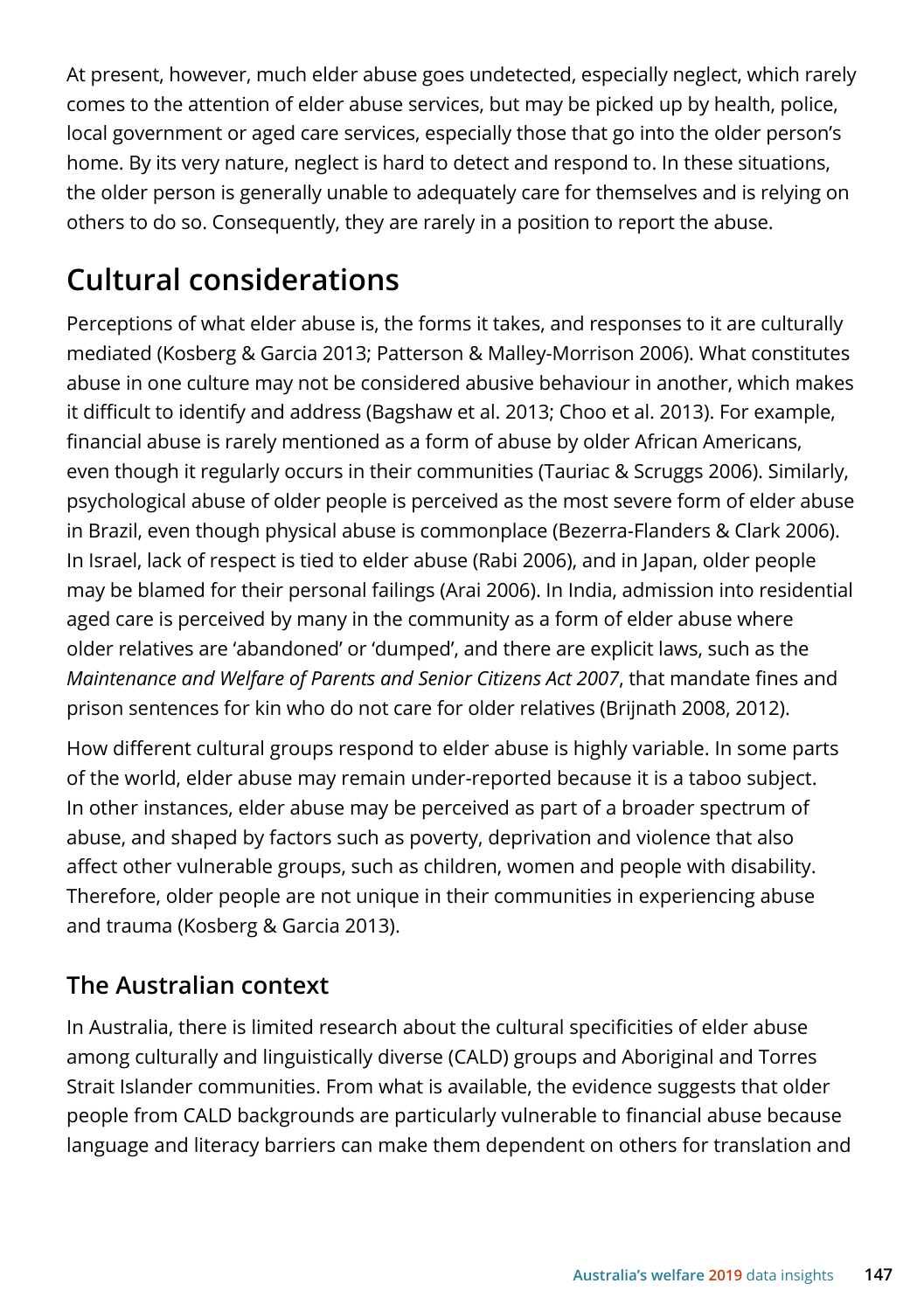for assistance with their finances, including paying bills (Wainer et al. 2011). They are also likely to be socially isolated and unwilling to disclose mistreatment or neglect for fear of the social stigma associated with abuse (Zannettino et al. 2015). For example, 2 forms of elder abuse frequently reported by older migrants are cultural isolation from their communities, and threats of deportation for those on dependent family visas (Brijnath et al. 2018). Post-migration stress, such as changes in social status, financial difficulties and material pressures—as well as other stresses, such as attempts to comply with traditional cultural expectations in a new environment may influence the occurrence of abusive behaviour, particularly if they lead to family members' frustration or impatience with the older person (Petosic 2015).

Overall, significant unknowns remain about how elder abuse is constructed and experienced in CALD communities in Australia. This is a significant gap in our knowledge, given that Australia is an increasingly ageing and multicultural society, with 1 in 3 people aged over 65 having a CALD background (AIHW 2018). Any intervention needs to consider the importance to the older person of emotional connections with family, community and culture (Zannettino et al. 2015). Strategies that focus on an individual rights-based approach may be inappropriate in some CALD communities where a high value is placed on collective ownership and decision-making within families (Wainer et al. 2011). Thus, there is a need for further research to better understand how diverse cultural norms and expectations can affect help-seeking behaviours and the reporting of elder abuse (Dong 2013).

From the limited evidence available, financial abuse appears to be the most common form of elder abuse among Aboriginal and Torres Strait Islander communities (Boldy et al. 2005; Kurrle & Naughtin 2008). For Indigenous Australians, life expectancy is lower than for non-Indigenous Australians, and because of this, Indigenous Australians aged 50 and over are eligible for aged care services. Likewise, definitions of elder abuse need to apply to those aged 50 and over. Many older Indigenous Australians are in a poor social and economic situation, which derives from the historical trauma resulting from the Stolen Generations, and land and cultural dispossession. This means that many older Indigenous Australians are particularly vulnerable to elder abuse, as explained by the former Aboriginal and Torres Strait Islander Social Justice Commissioner, Mick Gooda. But another outcome of this history is that Indigenous elders and families are particularly sensitive to outside interventions and prefer that recognised community representatives and custodians of culture are involved in safeguarding older individuals against abuse (Gooda 2012). Box 7.2 discusses some of the work being done to better understand elder abuse among Indigenous Australians.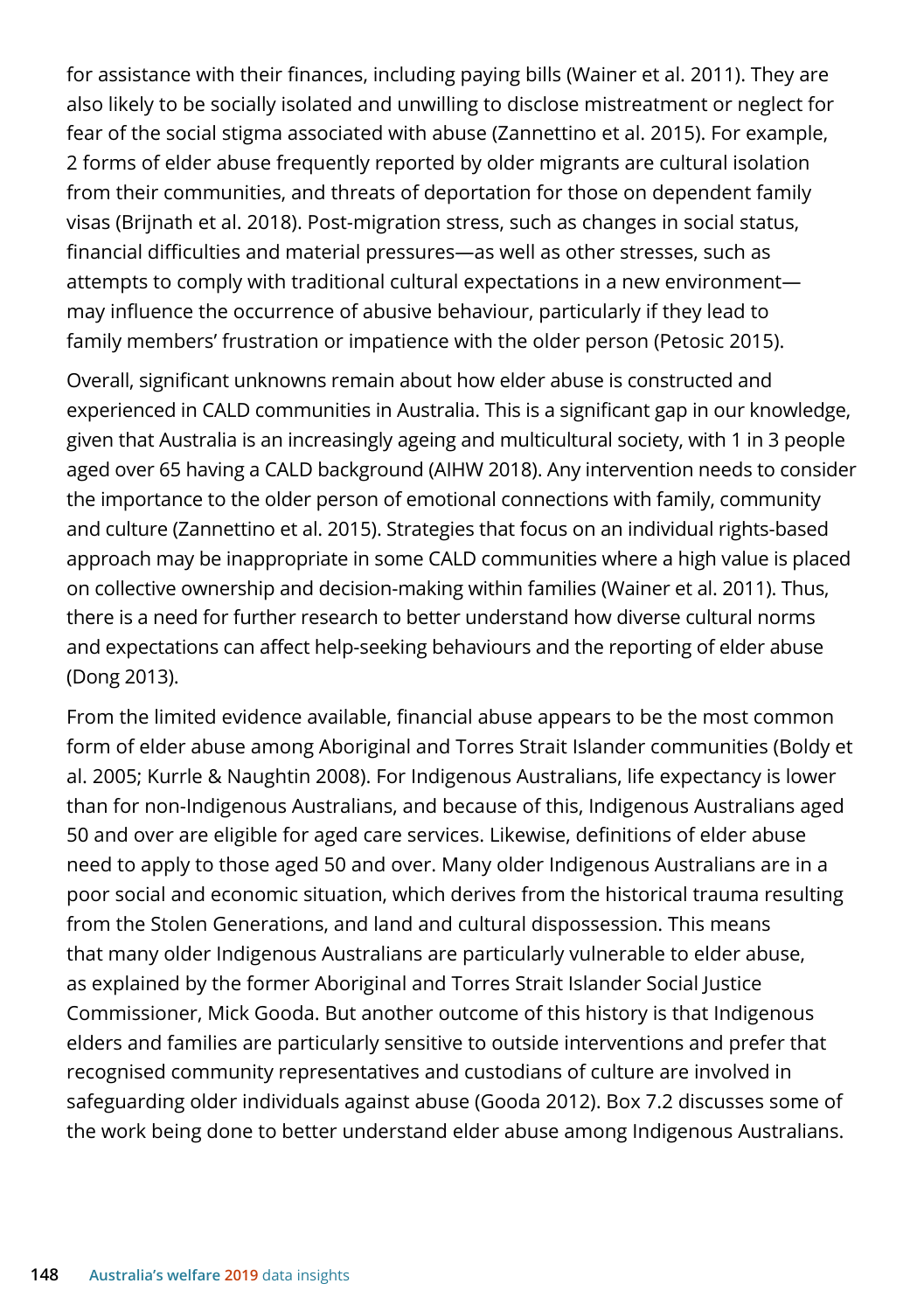#### **Box 7.2: Indigenous Australians and elder abuse**

There is limited research available in relation to the abuse of older Aboriginal and Torres Strait Islander people. Society-wide factors, such as ageism and discrimination, affect both Indigenous and non-Indigenous Australians. However, the experiences of older Indigenous people reflect a unique cultural and historical context. As a first step towards understanding Indigenous Australians' experience with elder abuse, the AIHW has been working on a project together with the Attorney-General's Department reporting on vulnerabilities of Aboriginal and Torres Strait Islander people aged 50 and over, with a focus on risk factors and protective factors that can allow or inhibit abuse. The AIHW has analysed data from over 20 sources—from social surveys to administrative records covering demographic characteristics of this cohort, along with outcomes and service use information related to aged care, health and functioning, social and emotional wellbeing, housing circumstances, education, employment and financial security, alcohol and substance use and safety (AIHW 2019).

### **Risk factors**

The risk factors for elder abuse vary according to the type of abuse, but for the older person are largely related to increased vulnerability due to cognitive, physical, psychological, cultural or social factors. These include functional dependence and disability, poor physical or mental health, poverty and social isolation (Joosten et al. 2017). As noted earlier, risk factors can vary, or be heightened, depending on an older person's family circumstances or care relationships, as well as their cultural background and proficiency in English. For financial abuse, living alone is a risk factor—especially for older men (Jackson & Hafemeister 2011). Another more recently identified risk factor for financial abuse is having a family member with a sense of entitlement to the older person's property, characterised as 'inheritance impatience' (Bagshaw et al. 2013).

Risk factors for the perpetrator include psychological or social factors, such as mental health, gambling or drug dependence, social isolation and dependency on the older person, as well as homelessness and poverty. Caregiver stress can also be a risk factor for abuse (Johannesen & LoGiudice 2013).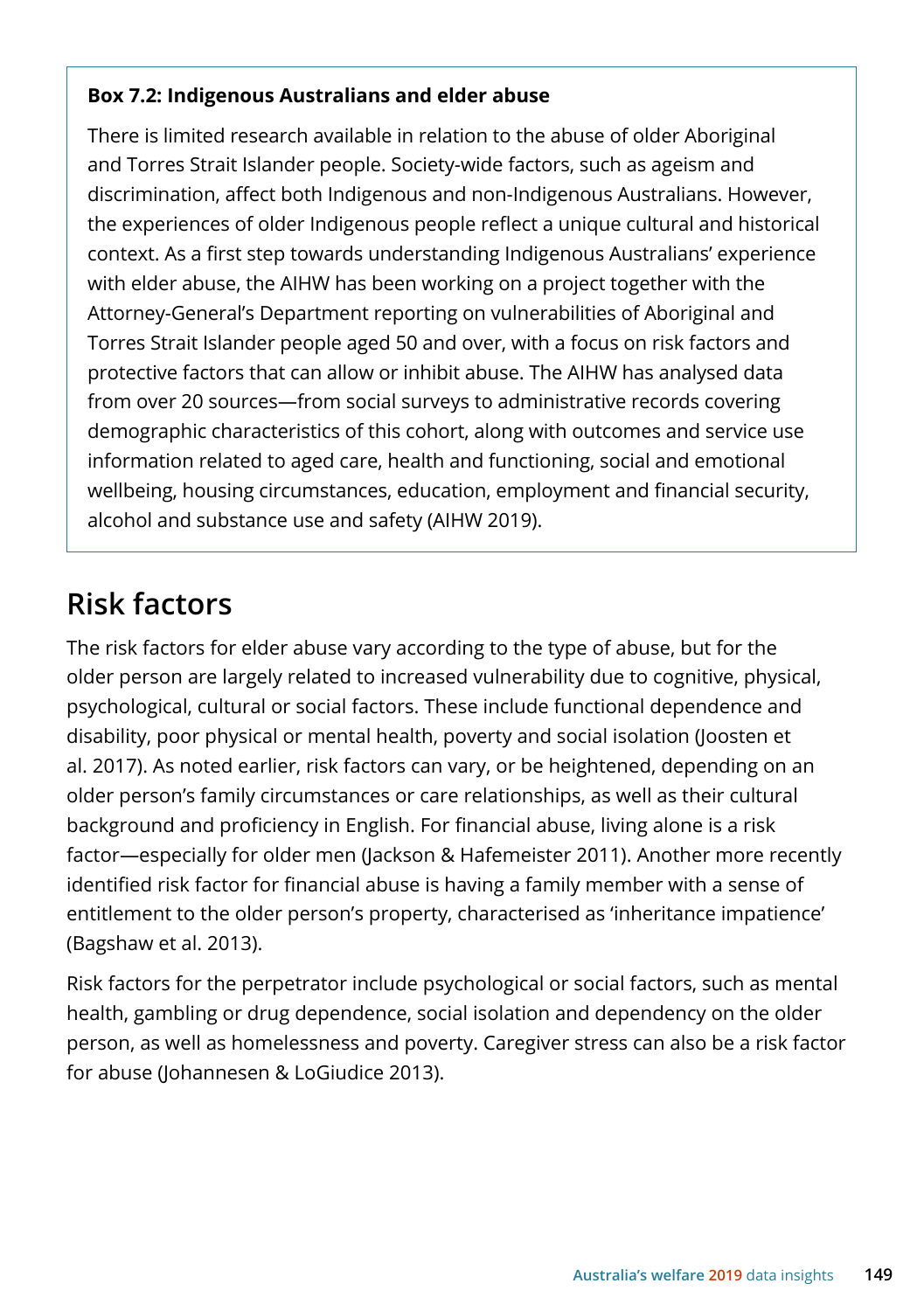# **Policy and legal context**

Elder abuse is a complex policy area because it involves the Australian Government and state and territory governments. Just as risk factors cut across mental health, housing, legal, banking, aged care, education, substance abuse and gambling policy areas, so too must government policy responses. An all-of-government approach is needed.

One of the most comprehensive reviews of elder abuse laws and legal frameworks in recent years was conducted by the Australian Law Reform Commission (ALRC). This review examined existing Commonwealth laws and legal frameworks as they relate to safeguarding older people from abuse and how these interact with state and territory laws (ALRC 2017). The ALRC's main recommendation was for government to develop a national plan to reduce elder abuse which lays out an integrated national service, policy and legal response. The report also called for improved responses to elder abuse in aged care, better protection of older people from financial abuse, and adult safeguarding regimes. The *National Plan to Respond to the Abuse of Older Australians (Elder Abuse) 2019–2023* (Council of Attorneys-General 2019) was launched in March 2019. It details the priority areas for action over the next 4 years by all governments, including strengthening service responses, helping people better plan for their future and strengthening safeguards for vulnerable people.

The ALRC's report also called for a national prevalence study of elder abuse. On 19 March 2019, the Australian Government announced it will be undertaking this work. Several research reports have laid the foundation for the study and advanced a national research agenda on elder abuse, including *Insights into vulnerabilities of Aboriginal and Torres Strait Islander people aged 50 and over: 2019—in brief* (AIHW 2019) and *Insights into abuse of older people—analysis of Australian Bureau of Statistics datasets* (Hill & Katz 2019).

Finally, the Age Discrimination Commissioner, the Hon. Dr Kay Patterson AO, is a strong advocate for preventing elder abuse, building on the work of her predecessor, the Hon. Susan Ryan AO. Dr Patterson has chosen elder abuse as 1 of 3 key areas of focus for her term in office. Apart from actively supporting the work of elder abuse prevention and support programs across Australia and the work undertaken by the Attorney-General's Department, Dr Patterson also advocates for reducing ageism in the workforce and in the general community.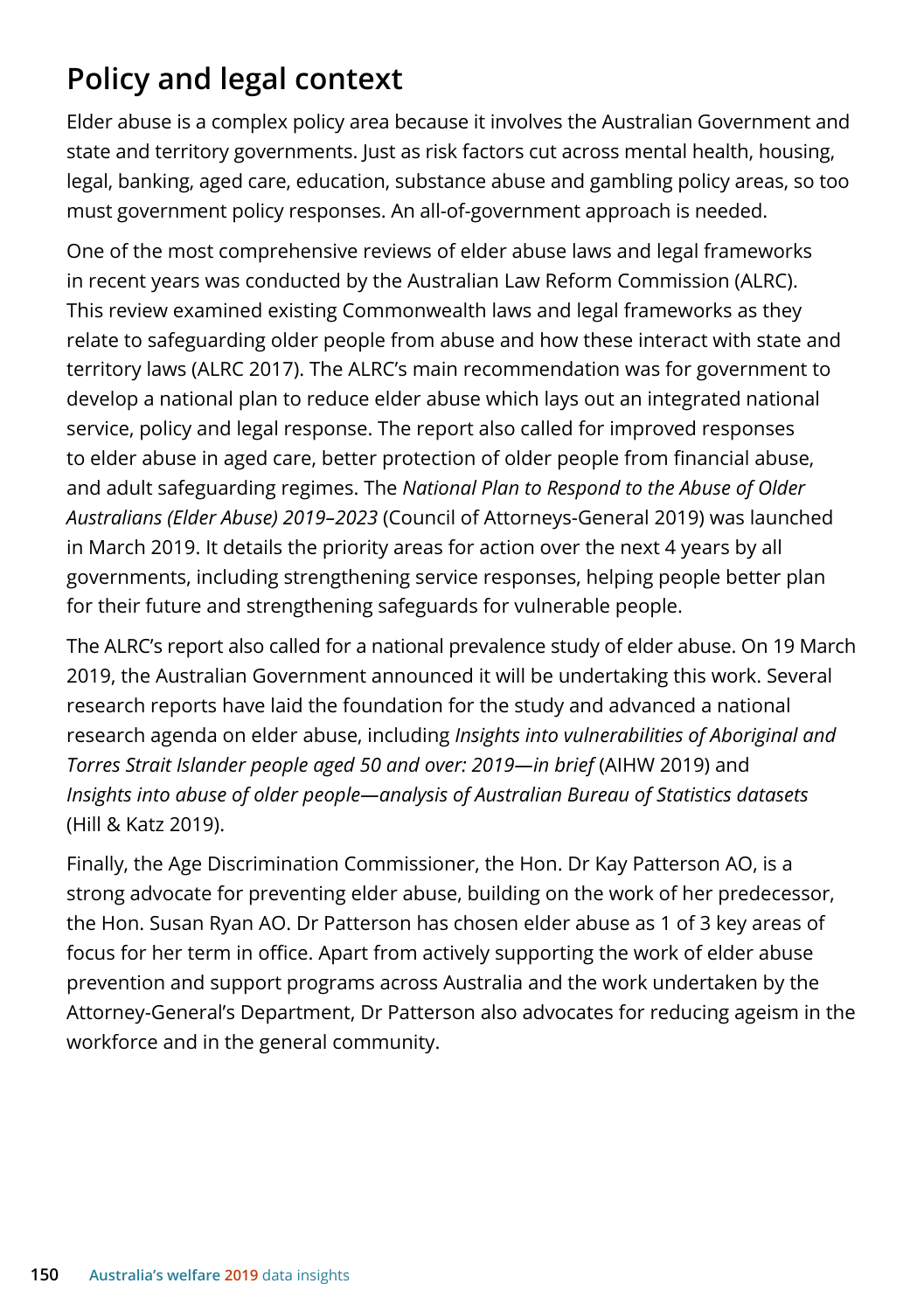# **Support services/interventions**

Responses to elder abuse are complex and multidimensional. *Everybody's business: stocktake of elder abuse awareness, prevention and response activities in Australia, March 2019* (Commonwealth of Australia 2019) provides a comprehensive overview of legal, policy and service responses to elder abuse in Australia. For individuals experiencing abuse, services include:

- helplines, available in every state and territory for confidential advice, information and referrals
- legal assistance (both specialist elder abuse services and general community legal centres)
- collaborative practice models, where lawyers, health workers, social workers and advocates work together to support the older person
- family inclusive services, providing mediation and counselling for family members, including the older person
- advocacy services
- other case management services.

To assist the workforce gain a better understanding of elder abuse and the responses required, there are numerous educational resources available in Australia, including online courses, videos, service pathways and screening tools.

Community-awareness campaigns about elder abuse are another strategy for preventing and responding to elder abuse. More recently, campaigns and initiatives designed to reduce ageism as an underlying cause of elder abuse have been initiated. One example is EveryAGE Counts, a coalition of organisations for social change and advocates for older Australians led by The Benevolent Society. In addition, there are national networks and peak bodies that coordinate activities across and within states and territories as well as advocate for elder abuse to be a focus of government.

### **What works to prevent or stop elder abuse?**

It is difficult to draw robust conclusions about the effectiveness of interventions to prevent or stop elder abuse (Daly et al. 2011). There are 3 reasons for this. First, elder abuse covers many types of abuse that occur in a range of contexts, perpetrated by a variety of people and within different relationship types. This makes it very difficult to identify a single intervention that can prevent or address elder abuse as a whole. Second, it is difficult to compare interventions, as they differ depending on the type and nature of the abuse. Third, there are ethical issues in conducting elder abuse research, particularly in relation to having a control condition (that is, no intervention), and asking people who are in a distressing situation to consent to participation in research.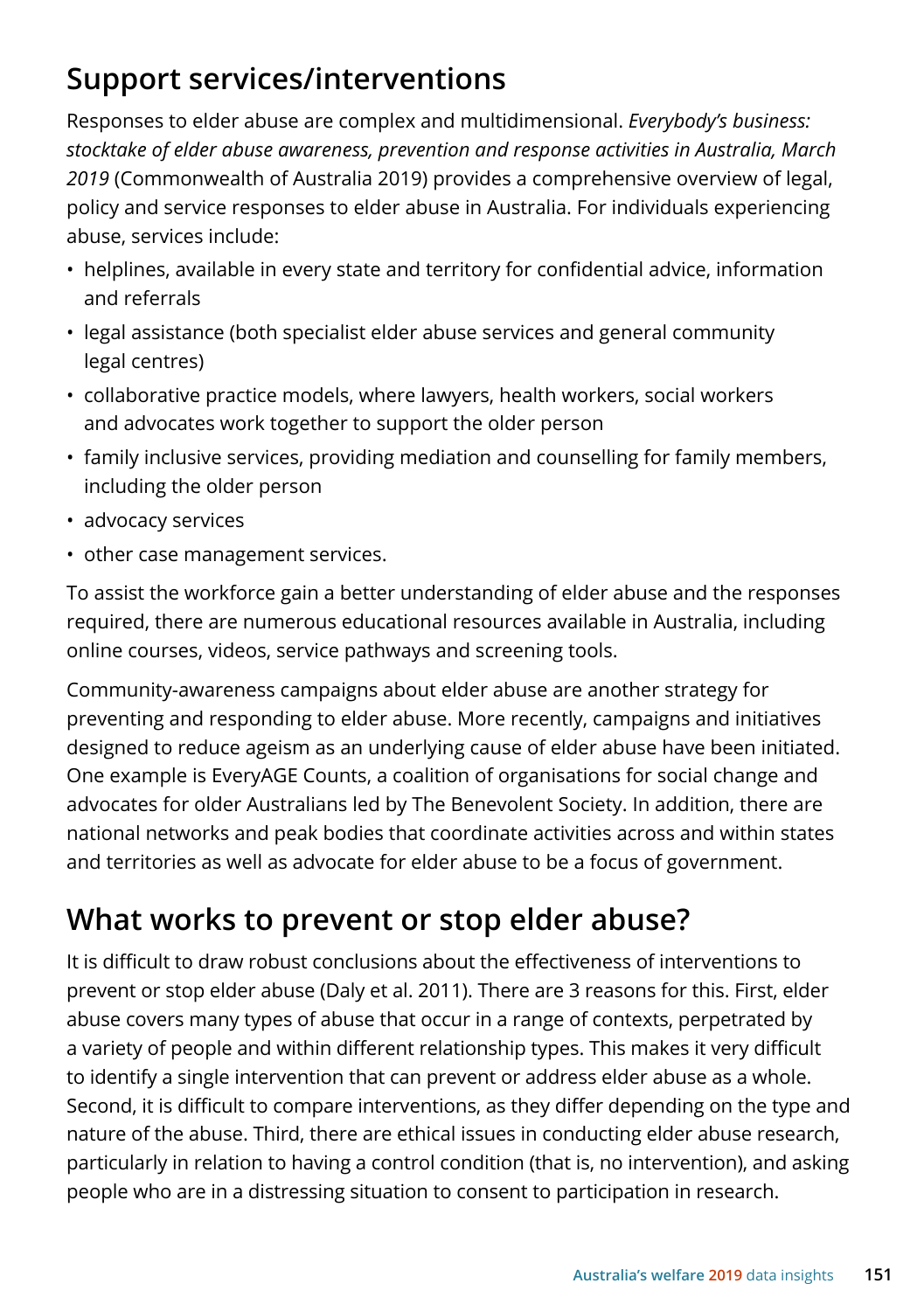Despite these limitations, there are interventions that show promise for some aspects of elder abuse. For example, family mediation, if initiated early, can be effective in resolving abuse as it enables the older person to: identify the problem and be heard; name the abuse and the perpetrator's behaviour; and discuss options—this empowers the older person to make decisions (Bagshaw et al. 2015). Family mediation may also be preferred by older people rather than legal responses, as it is not perceived as being as adversarial and suggests resolution of conflict (Braun 2012; Hobbs & Alonzi 2013).

Some multidisciplinary approaches can also be effective in resolving elder abuse. These include various combinations of counselling, case management, legal interventions, medical care and financial controls (Joosten et al. 2017). For example, a social worker and lawyer intervention in New York found 68% of clients who received the service had a reduced risk of mistreatment (Rizzo et al. 2015). Another United States study compared a team consisting of a nurse and social workers with a social worker alone (Ernst & Smith 2012) and found that the team approach resulted in greater risk reduction.

Routine screening of all older people may be a way to detect and respond to elder abuse. However, there are several barriers to routine screening (Cooper et al. 2009; Dow et al. 2013; Penhale 2010; Schmeidel et al. 2012; Tilse & Wilson 2013), such as:

- varying levels of understanding about elder abuse by health professionals
- the cost of implementation
- inadequate training on the signs of elder abuse, particularly financial abuse
- limited access to standard screening and assessment tools
- inadequate organisational support to aid the reporting of identified cases of elder abuse.

Older adults also face barriers to disclosing abuse, such as:

- a lack of understanding about what constitutes abusive behaviour and therefore an inability to recognise when it is occurring (Taylor et al. 2014)
- fear of retaliation from the perpetrator (Roulet et al. 2017)
- feelings of guilt if the perpetrator is a child (Moon & Benton 2000)
- a desire to protect the perpetrator from negative consequences that may result if the abuse was reported (Jackson & Hafemeister 2015).

Common criticisms of the tools themselves include using outdated terminology, asking binary questions, asking multiple questions at once, failure to consider the older person's cognitive status, failure to consider how culture intersects with elder abuse, and failure to outline a referral pathway to those administering the tool (Brijnath et al. 2018). Providers emphasise that a screening tool must promote trust and rapport between the assessor and the older person in order to solicit a story on this sensitive subject (Brijnath et al. 2018).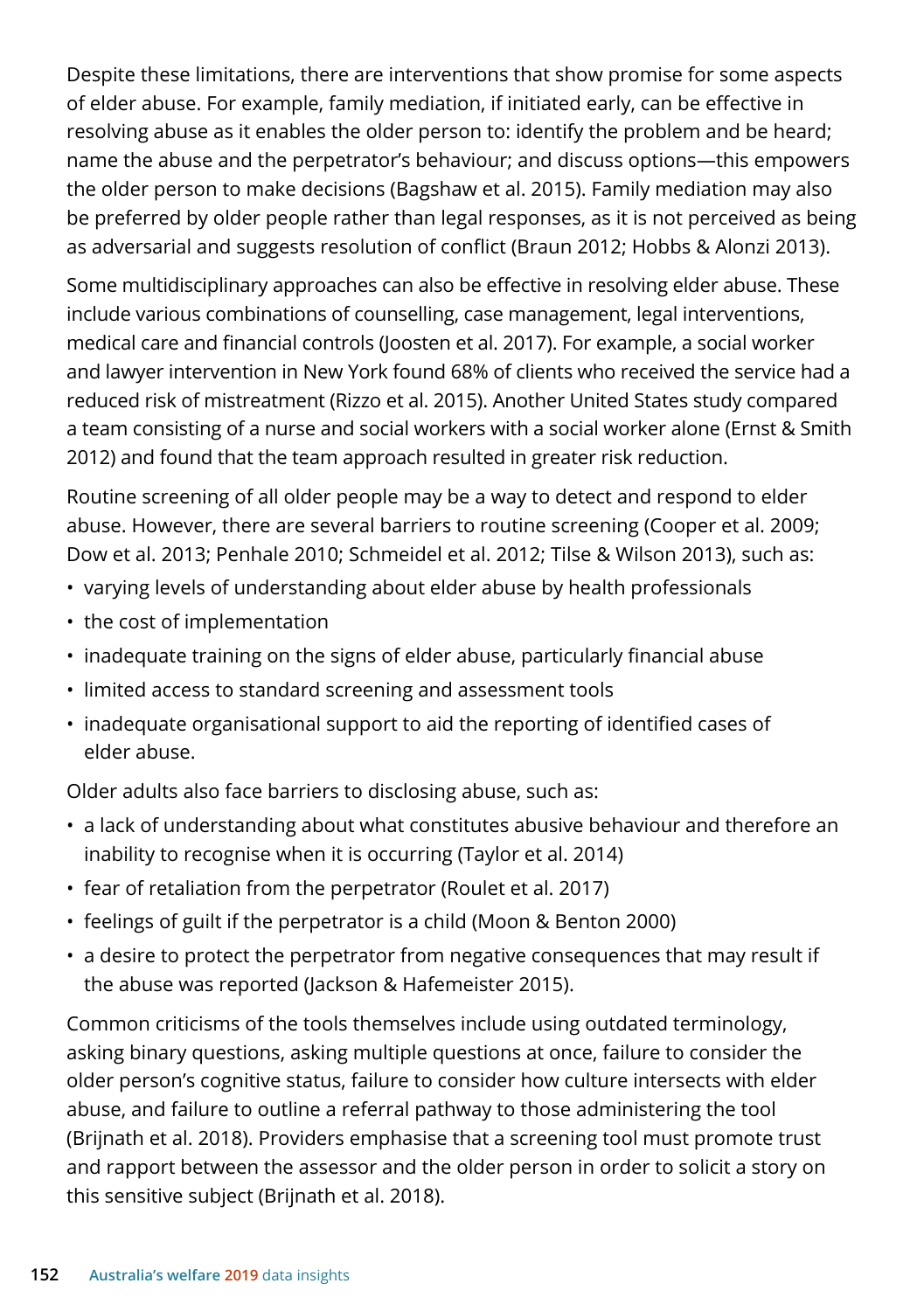Finally, there is some evidence for supportive interventions for family carers, such as psycho-education (Hebert et al. 2003; Phillips 2008), but little research has been done with perpetrators who are not carers. The STrAtegies for RelaTives (START) study implemented a one-to-one, face-to-face 8-week psycho-education intervention for family caregivers of people living with dementia. This study found a reduction in depression and anxiety following the intervention but no statistically significant reduction in conflict (Cooper et al. 2016). However, as mental health issues are key risk factors, this approach may be promising for reducing elder abuse within care relationships. The START study is currently being replicated in Australia using videoconferencing as a way to enable reach into rural and remote areas (Panayiotou et al. 2018).

Unfortunately, to date, there is little evidence for the success of awareness-raising campaigns or workforce education. A recent Cochrane review of interventions to address elder abuse concluded that 'it is uncertain whether targeted educational interventions improve the knowledge of health and allied professionals and caregivers about elder abuse' (Baker et al. 2016). At the same time, most health and aged care professionals still lack knowledge and confidence in how to respond to abuse (Dow et al. 2013, 2018).

# **What is missing from the picture?**

Population ageing, social change and increased pressures on resources heighten the risk of elder abuse. As governments around the world, including in Australia, grapple with how to address this complex and taboo subject, what is increasingly obvious is the need for robust research to guide evidence-informed policy and practice. To this end, much remains to be answered and we conclude by briefly outlining the critical knowledge gaps. Importantly, these gaps are neither presented in order of importance nor should they be sequentially considered; rather they need to be tackled concurrently and swiftly.

First, developing common legal understandings of what constitutes elder abuse, and how to recognise it, are critical. Definitions are influenced by the context in which they operate. Legal definitions are more prescriptive in nature, whereas support services are required to adopt a more holistic approach to address service-planning needs. While definitional complexities may present an obstacle, they do not necessarily prohibit developing a common language and understanding of elder abuse. Common understandings can also streamline tools and training directed towards providers to enhance the detection of abuse and, by extension, protection of older people.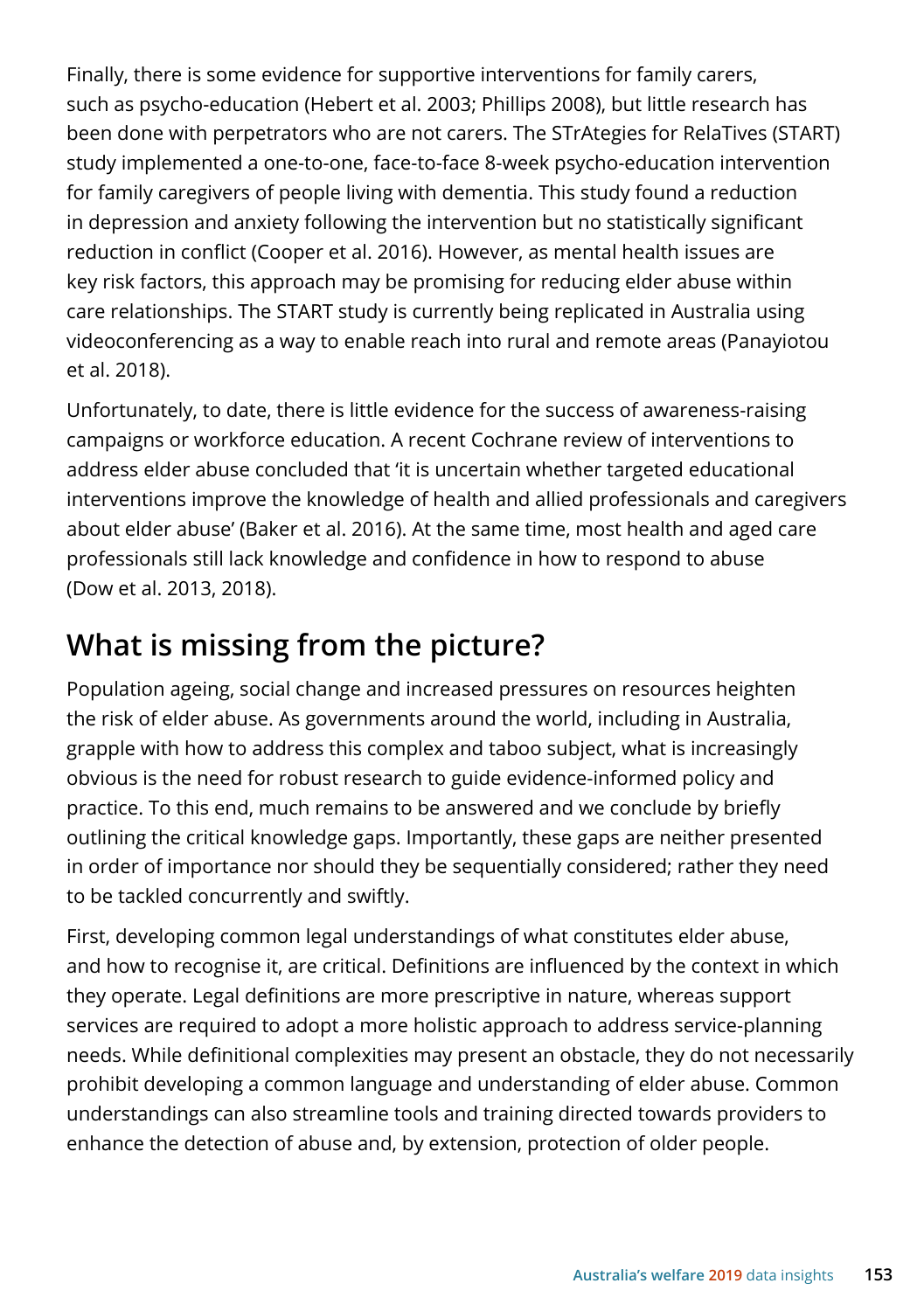Second, establishing the national prevalence of elder abuse—and knowing where 'hotspots' might be—is an important epidemiological baseline. Without knowing the true prevalence, it is difficult to understand the scope of the problem, key patterns and trends. This information is required by policymakers to allocate appropriate resources to tackle elder abuse, and to determine how effective interventions have been. To this end, the recent announcement of the national prevalence study (see 'Policy and legal context' above) is most welcome.

Third, related to prevalence, we also need a deeper understanding of the impact of elder abuse on the older person, their families and perpetrators. As has been highlighted, diminished health, increased risk of poverty, social isolation and substance abuse are some risk factors associated with elder abuse. How these risk factors converge to shape the life trajectories of older people, their families and communities in the context of elder abuse need to be studied and measured to accurately respond to its damaging and long-lasting effects.

Finally, robust and complex interventions are needed to address elder abuse. A multidisciplinary systems-wide approach must be adopted; one which is consistent, stepped and places the needs of older people at the centre. Because the topic has remained hidden for so long, ad hoc, siloed and inconsistent approaches continue to inform current practice. Many lessons may be learnt from interventions to tackle other forms of abuse and family violence, but it is crucial that these be adapted to take account of the unique facets of elder abuse.

With the ageing of the population in Australia and globally, elder abuse is a serious and potentially growing problem. Unfortunately, research in this area is in its infancy and data are scarce. In the words of the ALRC report: 'Ageing eventually comes to all Australians and ensuring that all older people live dignified and autonomous lives free from the pain and degradation of elder abuse must be a priority' (ALRC 2017).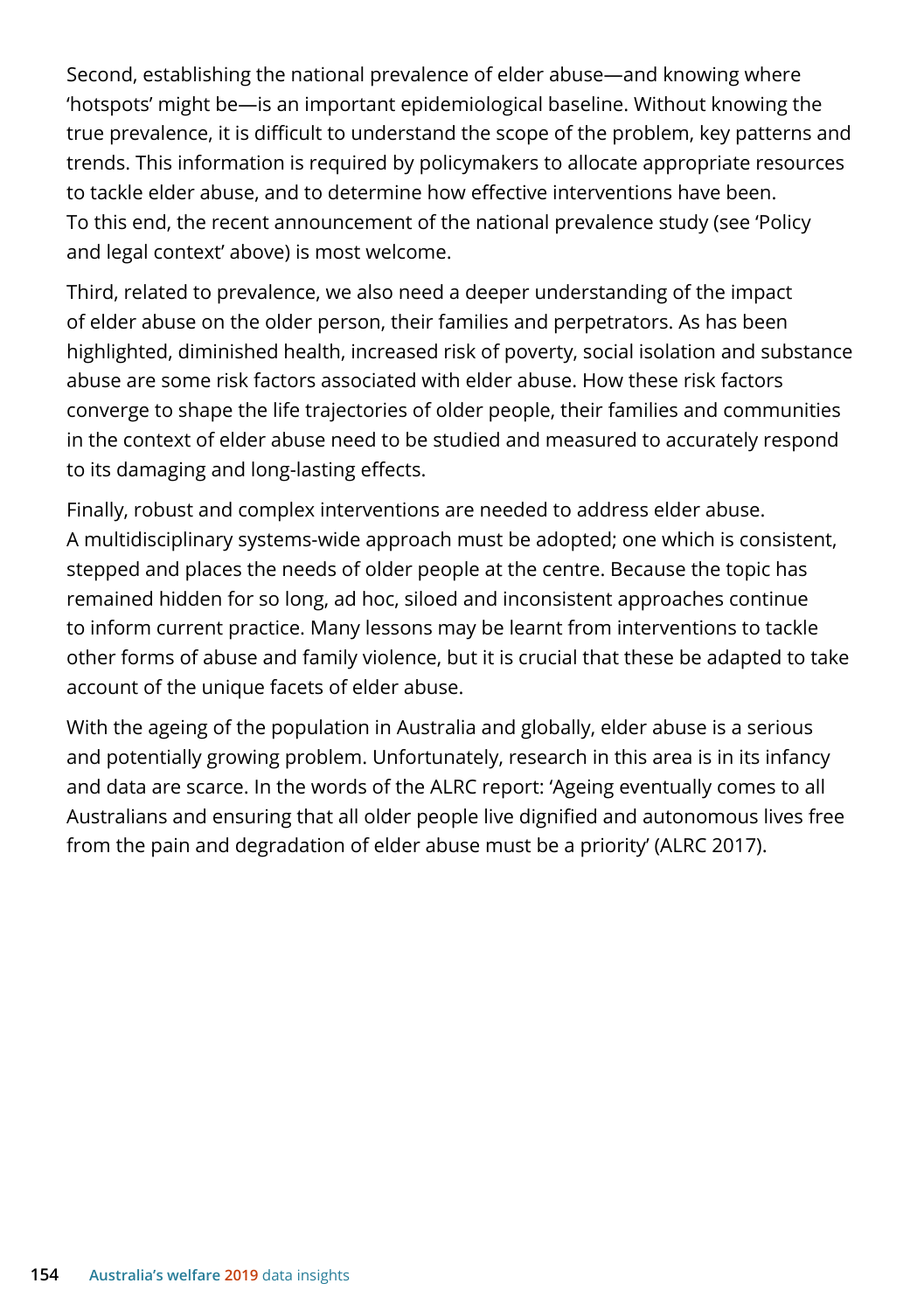# **Further reading**

For more information on elder abuse, we recommend the following online resources.

The AIHW has information and statistics related to older people in Australia, including the reports *Family, domestic and sexual violence in Australia: continuing the national story 2019* www.aihw.gov.au/reports/domestic-violence/family-domestic-sexualviolence-australia-2019, and *Insights into vulnerabilities of Aboriginal and Torres Strait Islander people aged 50 and over* detailed report www.aihw.gov.au/reports/indigenousaustralians/vulnerabilities-aboriginal-torres-strait-50-full.

More information on ageing and elder abuse research is available on the National Ageing Research Institute (NARI) website [www.nari.net.au/research/current-projects/](https://www.nari.net.au/research/current-projects/elder-abuse) [elder-abuse](https://www.nari.net.au/research/current-projects/elder-abuse).

The Australian Institute of Family Studies (AIFS) also conducts research into elder abuse [aifs.gov.au/projects/elder-abuse-national-research-strengthening-evidence-base-stage](https://aifs.gov.au/projects/elder-abuse-national-research-strengthening-evidence-base-stage-one)[one,](https://aifs.gov.au/projects/elder-abuse-national-research-strengthening-evidence-base-stage-one) including a recent paper, *Elder abuse: key issues and emerging evidence* [aifs.gov.au/](https://aifs.gov.au/cfca/publications/cfca-paper/elder-abuse) [cfca/publications/cfca-paper/elder-abuse](https://aifs.gov.au/cfca/publications/cfca-paper/elder-abuse).

Information about the Australian Government's response to elder abuse is available at www.ag.gov.au/RightsAndProtections/protecting-the-rights-of-older-australians. Further information on the review into elder abuse and legal frameworks can be found at [www.alrc.gov.au/inquiries/elder-abuse.](https://www.alrc.gov.au/inquiry/elder-abuse-2/)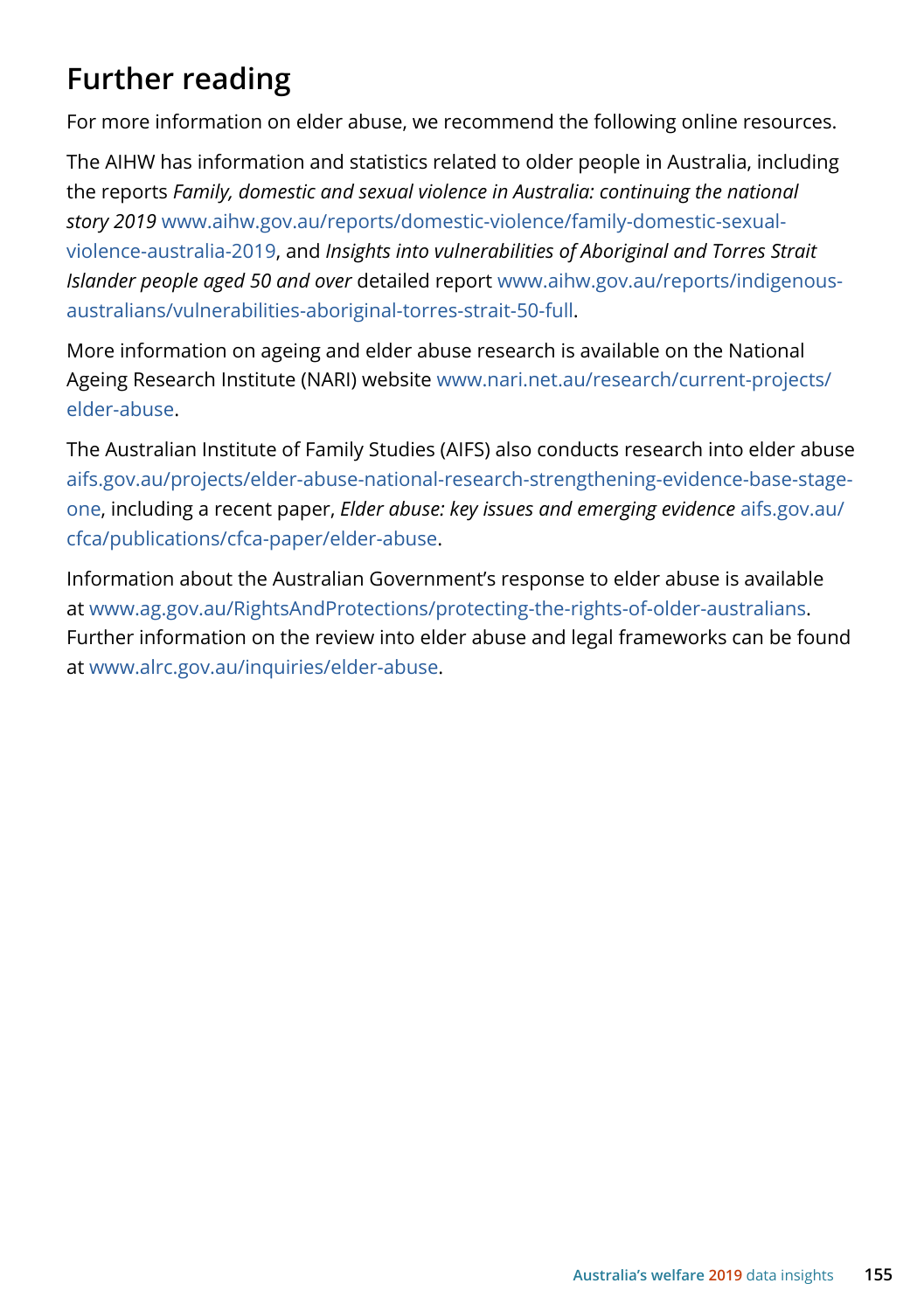# **References**

ABC (Australian Broadcasting Corporation) 2018a. Who cares? Four Corners, 17 September 2018. Sydney: ABC. Viewed 4 June 2019, <https://www.abc.net.au/4corners/who-cares/10258290>.

ABC 2018b. Who cares? Part two. Four Corners, 24 September 2018. Sydney: ABC. Viewed 4 June 2019, <https://www.abc.net.au/4corners/who-cares-part-two/10300264>.

ABS (Australian Bureau of Statistics) 2018. Australian demographic statistics, June 2018. ABS cat. no. 3101.0. Canberra: ABS.

AIHW (Australian Institute of Health and Welfare) 2018. Older Australia at a glance. Cat. no. AGE 87. Canberra: AIHW.

AIHW 2019. Insights into vulnerabilities of Aboriginal and Torres Strait Islander people aged 50 and over: 2019—in brief. Cat. no. IHW 207. Canberra: AIHW.

Arai M 2006. Elder abuse in Japan. Educational Gerontology 32(1):13–23.

ALRC (Australian Law Reform Commission) 2017. Elder abuse—a national legal response. ALRC report 131. Sydney: ALRC. Viewed 4 June 2019, <https://www.alrc.gov.au/publications/ elder-abuse-report>.

Bagshaw D, Adams V, Zannettino L & Wendt S 2015. Elder mediation and the financial abuse of older people by a family member. Conflict Resolution Quarterly 32(4):443–80.

Bagshaw D, Wendt S, Zannettino L & Adams V 2013. Financial abuse of older people by family members: views and experiences of older Australians and their family members. Australian Social Work 66(1):86–103.

Baker PRA, Francis DP, Hairi NN, Othman S & Choo WY 2016. Interventions for preventing abuse in the elderly. Cochrane Database of Systematic Reviews 2016 8:CD010321.

Bezerra-Flanders W & Clark JC 2006. Perspectives on elder abuse and neglect in Brazil. Educational Gerontology 32(1):63–72.

Biggs S, Manthorpe J, Tinker A, Doyle M & Erens B 2009. Mistreatment of older people in the United Kingdom: findings from the first national prevalence study. Journal of Elder Abuse & Neglect 21(1):1–14.

Boldy D, Horner B, Crouchley K, Davey M & Boylen S 2005. Addressing elder abuse: Western Australian case study. Australasian Journal on Ageing 24:3–8.

Braun J 2012. Elder guardianship mediation: threat or benefit to abuse victims? International Perspectives in Victimology 7(1):27–37.

Brijnath B 2008. The legislative and political contexts surrounding dementia care in India. Ageing & Society 28(7):913–34.

Brijnath B 2012. Why does institutionalised care not appeal to Indian families? Legislative and social answers from urban India. Ageing & Society 32(4):697–717.

Brijnath B, Gahan L, Gaffy E & Dow B 2018. 'Build rapport, otherwise no screening tools in the world are going to help': frontline service providers' views on current screening tools for elder abuse. Gerontologist 2018 Dec 20. doi:10.1093/geront/gny166. [Epub ahead of print]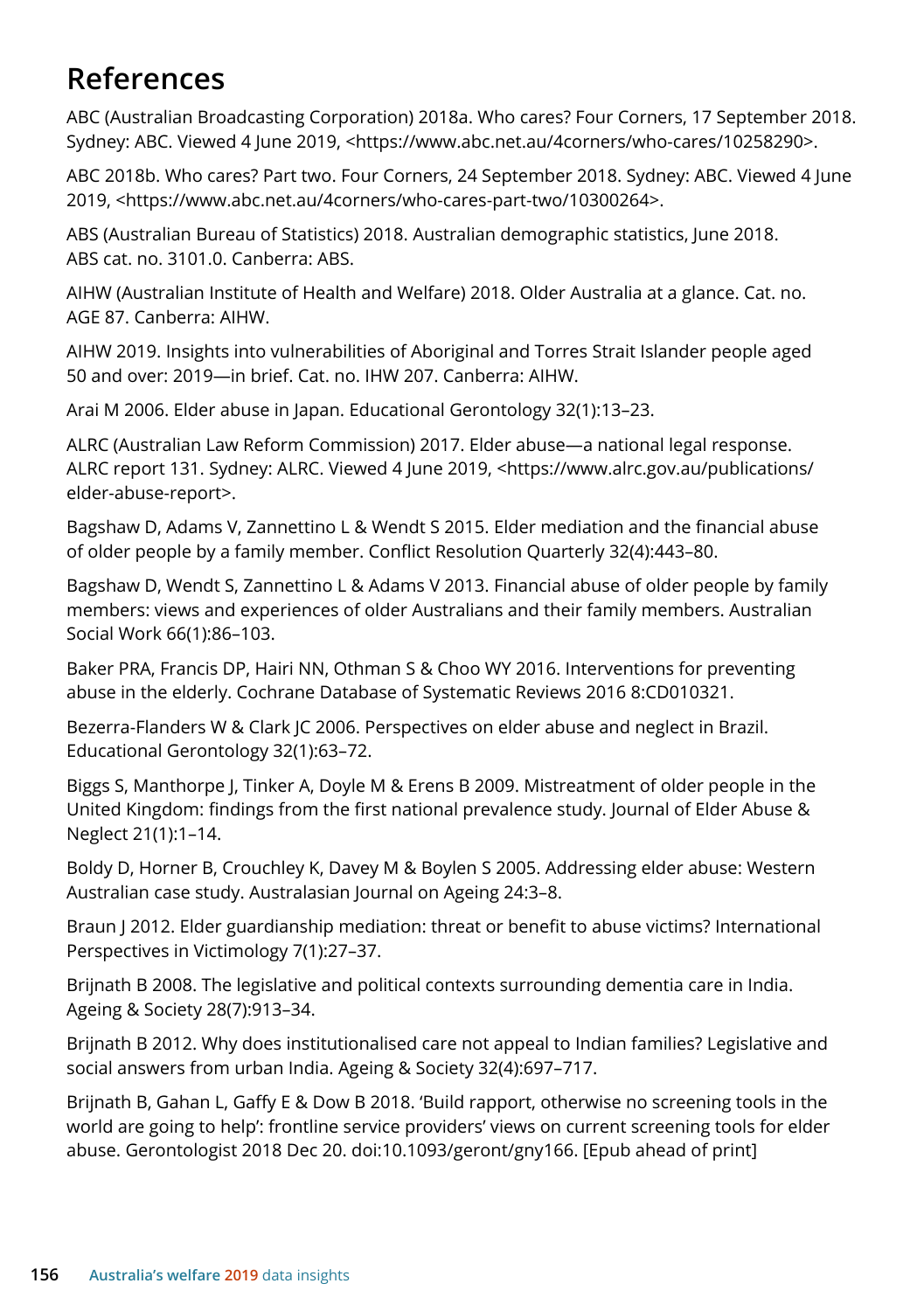Choo WY, Hairi NN, Othman S, Francis DP & Baker PRA 2013. Interventions for preventing abuse in the elderly (protocol). Cochrane Database of Systematic Reviews 2013 1:CD010321.

Commonwealth of Australia 2019. Everybody's business: stocktake of elder abuse awareness, prevention and response activities in Australia, March 2019. Canberra: Australian Government Attorney-General's Department.

Cooper C, Barber J, Griffin M, Rapaport P & Livingston G 2016. Effectiveness of START psychological intervention in reducing abuse by dementia family carers: randomized controlled trial. International Psychogeriatrics 28(6):881–7.

Cooper C, Selwood A, Blanchard M, Walker Z, Blizard R & Livingston G 2010. The determinants of family carers' abusive behaviour to people with dementia: results of the CARD study. Journal of Affective Disorders 121(1):136–42.

Cooper C, Selwood A & Livingston G 2009. Knowledge, detection, and reporting of abuse by health and social care professionals: a systematic review. American Journal of Geriatric Psychiatry 17(10):826–38.

Council of Attorneys-General 2019. The National Plan to Respond to the Abuse of Older Australians (Elder Abuse) 2019–2023. Canberra: Australian Government Attorney-General's Department.

Daly JM, Merchant ML & Jogerst GJ 2011. Elder abuse research: a systematic review. Journal of Elder Abuse & Neglect 23(4):348–65.

Dong X 2013. Culture diversity and elder abuse: implications for research, education, and policy. Generations 36(3):40–2.

Dong X, Chen R & Simon MA 2014. Elder abuse and dementia: a review of the research and health policy. Health affairs (Project Hope) 33(4):642–9.

Dow B, Gaffy E & Hwang K 2018. Elder Abuse Community Action Plan for Victoria, February 2018. Parkville: National Ageing Research Institute.

Dow B, Hempton C, Cortes-Simonet EN, Ellis KA, Koch SH, LoGiudice D et al. 2013. Health professionals' and students' perceptions of elder abuse. Australasian Journal on Ageing 32(1): 48–51.

Ernst JS & Smith CA 2012. Assessment in adult protective services: do multidisciplinary teams make a difference? Journal of Gerontological Social Work 55(1):21–38.

FMC Mediation and Counselling 2018. Elder abuse discussion paper: based on FMC's Respecting Elders service findings, June 2018. Melbourne: FMC Mediation and Counselling.

Gooda M 2012. Speech given at the AAG Elder Abuse and Neglect Conference, Alice Springs, 5 September 2012. Sydney: Australian Human Rights Commission. Viewed 8 May 2019, <https://www.humanrights.gov.au/news/speeches/aag-elder-abuse-and-neglect-conference>.

Hansberry MR, Chen E & Gorbien MJ 2005. Dementia and elder abuse. Clinics in Geriatric Medicine 21(2):315–32.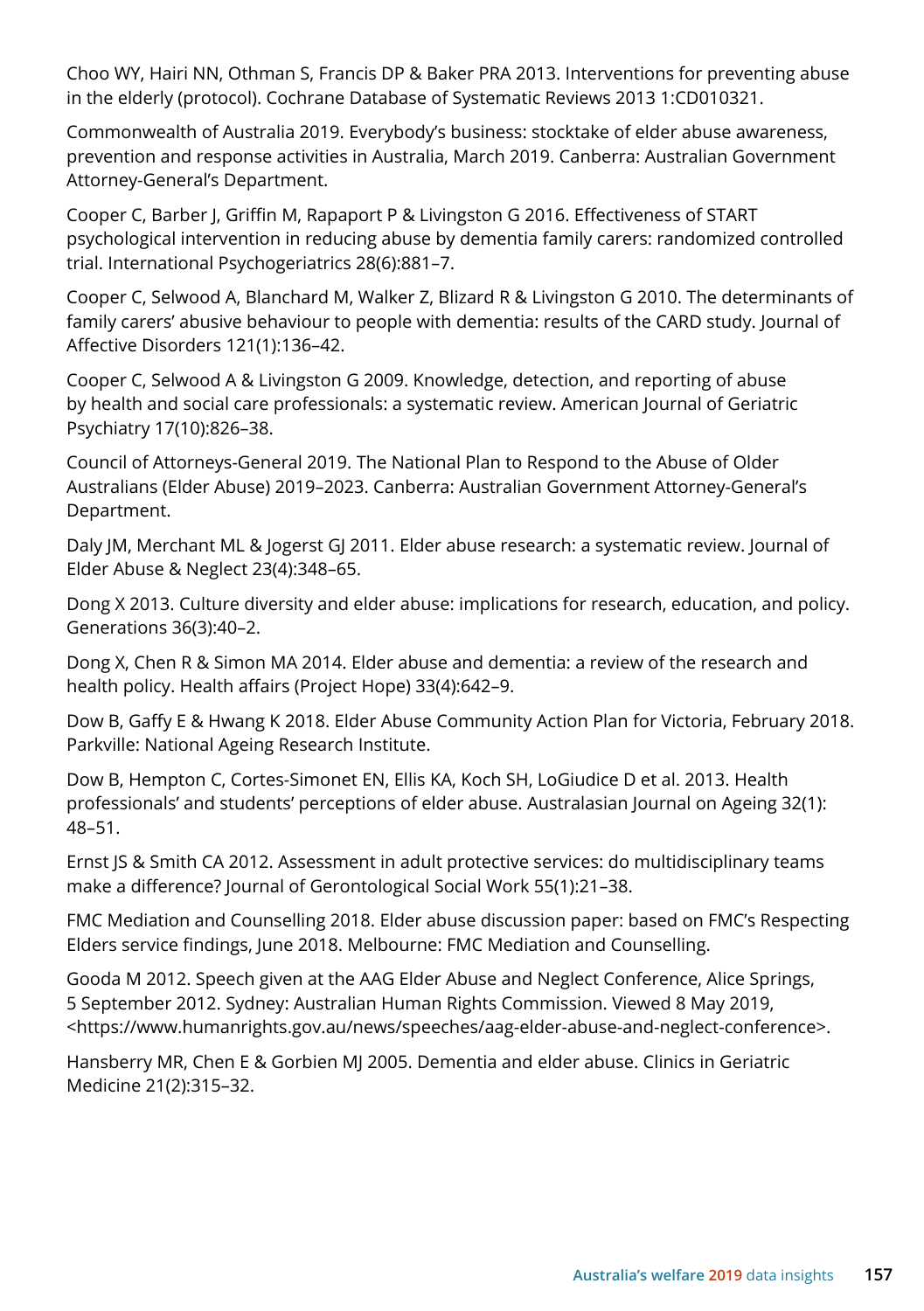Hebert R, Lévesque L, Vézina J, Lavoie J-P, Ducharme F, Gendron C et al. 2003. Efficacy of a psychoeducative group program for caregivers of demented persons living at home: a randomized controlled trial. The Journals of Gerontology. Series B, Psychological Sciences and Social Sciences 58(1):S58–67.

Hill T & Katz I 2019. Insights into abuse of older people—analysis of Australian Bureau of Statistics datasets. Sydney: Social Policy Research Centre, University of New South Wales.

Hobbs A & Alonzi A 2013. Mediation and family group conferences in adult safeguarding. Journal of Adult Protection 15(2):69–84.

Jackson SL & Hafemeister TL 2011. Risk factors associated with elder abuse: the importance of differentiating by type of elder maltreatment. Violence and Victims 26(6):738–57.

Jackson SL & Hafemeister TL 2015. The impact of relationship dynamics on the detection and reporting of elder abuse occurring in domestic settings. Journal of Elder Abuse & Neglect 27(2):121–45.

Johannesen M & LoGiudice D 2013. Elder abuse: a systematic review of risk factors in community-dwelling elders. Age and Ageing 42(3):292–8.

Joosten M, Dow B & Blakey J 2015. Profile of elder abuse in Victoria: analysis of data about people seeking help from Seniors Rights Victoria—summary report, June 2015. Melbourne: National Ageing Research Institute and Senior Rights Victoria. Viewed 4 June 2019, <https://seniorsrights.org.au/wp-content/uploads/2014/03/Summary-Report\_Profile-of-Elder-Abuse-in-Victoria\_Final.pdf>.

Joosten M, Vrantsidis F & Dow B 2017. Understanding Elder Abuse: A scoping study. Melbourne: University of Melbourne and the National Ageing Research Institute. Viewed 4 June 2019, <https://socialequity.unimelb.edu.au/\_\_data/assets/pdf\_file/0011/2777924/Elder-Abuse-A-Scoping-Study.pdf>.

Kaspiew R, Carson R & Rhoades H 2016. Elder abuse: understanding issues, frameworks and responses. Research report no. 35. Melbourne: Australian Institute of Family Studies.

Kosberg JI & Garcia JL 2013. Elder abuse: International and cross-cultural perspectives, London: Routledge.

Kurrle S & Naughtin G 2008. An overview of elder abuse and neglect in Australia. Journal of Elder Abuse & Neglect 20(2):108–25.

Moon A & Benton D 2000. Tolerance of elder abuse and attitudes toward third-party intervention among African American, Korean American, and white elderly. Journal of Multicultural Social Work 8(3/4):283–303.

Panayiotou A, Chiang J, Bryant C, Tropea J, Capon H, Gaffy H et al. 2018. STrAtegies for RelaTives (START) on-line. Paper presented at 2018 AAG (Australian Association of Gerontology) Conference, Melbourne, November. Viewed 4 June 2019 (abstract, p.149), <https://www.aag.asn. au/documents/item/2487>.

Patterson M & Malley-Morrison K 2006. A cognitive-ecological approach to elder abuse in five cultures: human rights and education. Educational Gerontology 32(1):73–82.